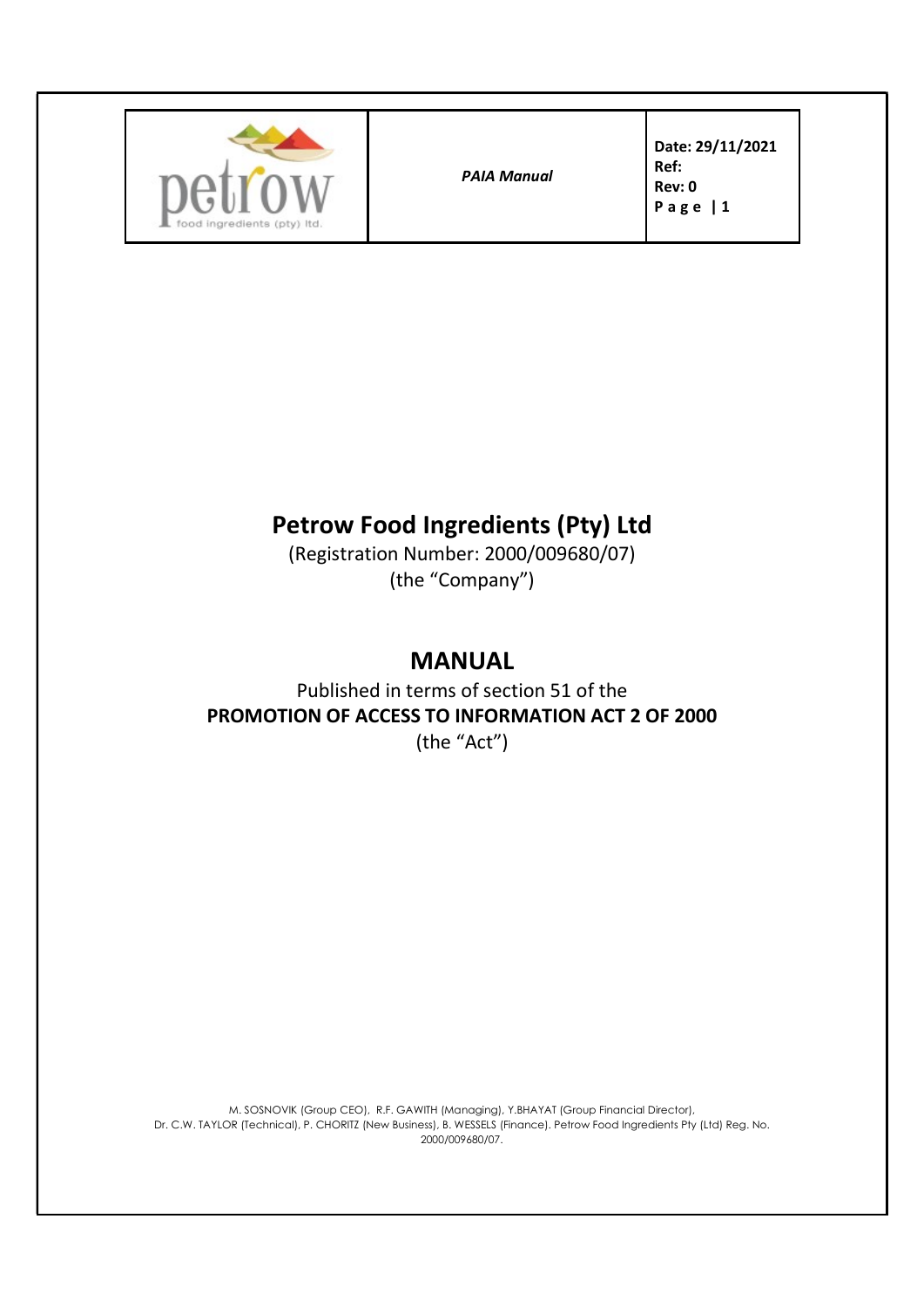

Date: 29/11/2021 Ref: Rev: 0 P a g e | 2

# INDEX

| 1 <sup>1</sup> |                                                                                  |    |  |  |
|----------------|----------------------------------------------------------------------------------|----|--|--|
|                |                                                                                  |    |  |  |
|                |                                                                                  |    |  |  |
| 2.             |                                                                                  |    |  |  |
| 3.             |                                                                                  |    |  |  |
|                |                                                                                  |    |  |  |
|                |                                                                                  |    |  |  |
| 4.             |                                                                                  |    |  |  |
|                |                                                                                  |    |  |  |
|                | 4.2 Categories of data subjects and personal information the Company processes 7 |    |  |  |
|                | 4.3 Categories of recipients with whom personal information is shared 8          |    |  |  |
|                |                                                                                  |    |  |  |
| 5.             |                                                                                  | 8  |  |  |
| 6.             |                                                                                  | 9  |  |  |
| 7 <sup>1</sup> |                                                                                  | 9  |  |  |
|                |                                                                                  | 10 |  |  |
|                |                                                                                  | 14 |  |  |
|                |                                                                                  | 15 |  |  |
|                | Annexure D – Request for correction or deletion of personal information<br>17    |    |  |  |
|                | 19                                                                               |    |  |  |
|                |                                                                                  |    |  |  |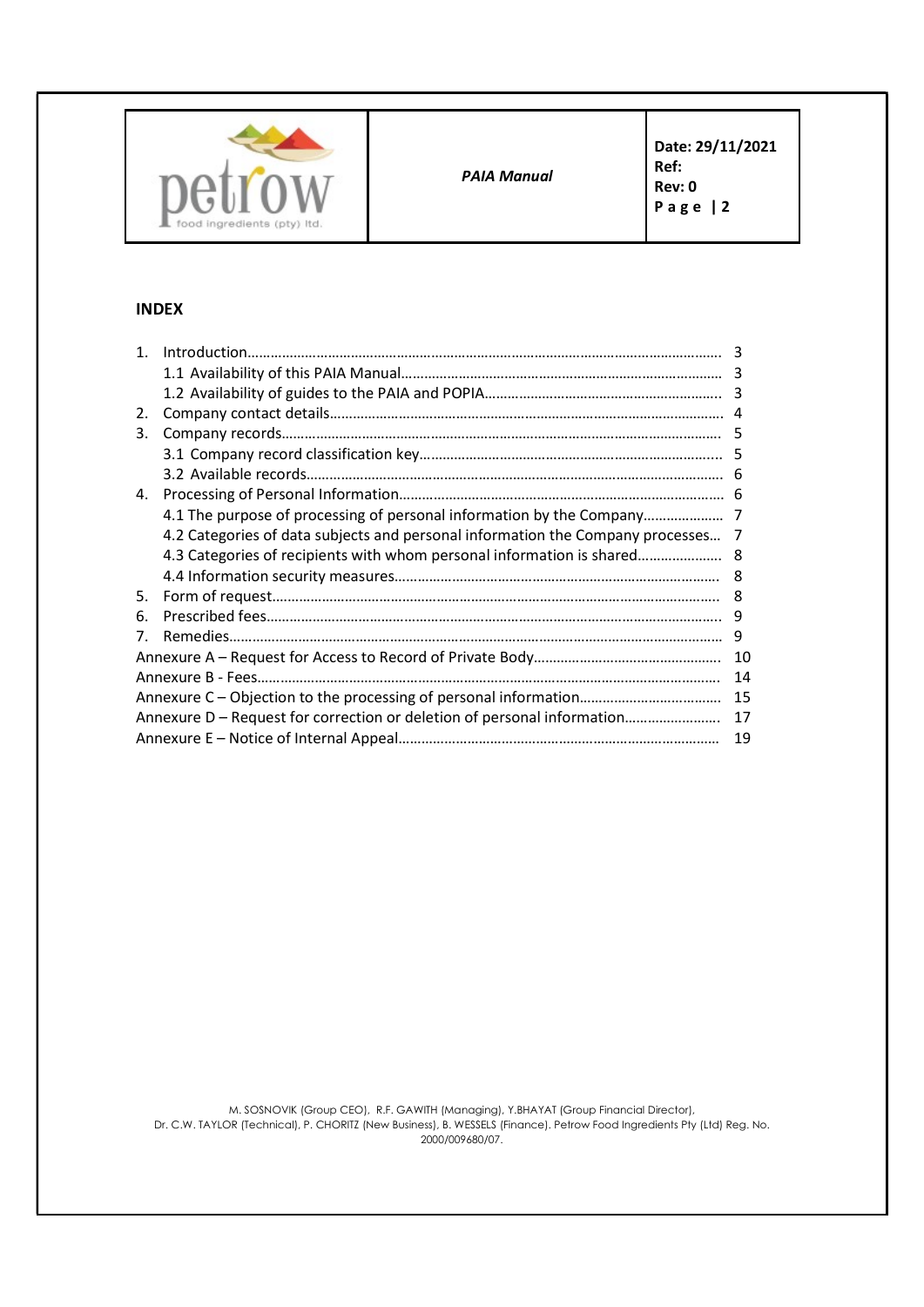| в.<br>food ingredients (pty) Itd. | <b>PAIA Manual</b> | Date: 29/11/2021<br>Ref:<br>Rev: 0<br>Page   3 |
|-----------------------------------|--------------------|------------------------------------------------|
|-----------------------------------|--------------------|------------------------------------------------|

#### 1. Introduction

The Company is a supplier of herbs, spices, seasonings and sauces in both private label and branded products. The Company also offers product solutions to local and multinational food and retail companies.

This Promotion of Access to Information Manual ("Manual") provides an outline of the type of records and the personal information the Company holds. The Manual explains how to submit requests for access to these records in terms of the Promotion of Access to Information Act 2 of 2000 ("PAIA"). This manual will explain not only how to access records but also object to and request correction of personal information held by the Company, as per paragraph 23 and 24 of the Protection of Personal Information Act 4 of 2013 ("POPIA").

The PAIA and POPIA Acts give effect to every individual's right of access to information held by the private sector or public bodies if the record or personal information is required for the exercise or protection of a right.

#### 1.1. Availability of this PAIA Manual

The manual has been published on the Company website, www.petrowfoods.co.za, or alternatively a copy may be requested from the Information Officer/Deputy Information Officer, whose details can be found under section 2 of this manual.

#### 1.2. Description of Guides referred to in Section 10 of the Act

As contemplated in Section 10 of PAIA, the Act grants a requester access to records of a private body, if the record is required for the protection of a right. If a public body lodges a request, the public body must be acting in the public's interest.

Requests in terms of the Act shall be made in accordance with the prescribed procedures, at the rates provided. The forms and tariffs are dealt with in paragraphs 6 and 7 of the Act.

Requesters are referred to the Guide in terms of Section 10 which has been compiled by the South African Human Rights Commission, which will contain information for the purposes of exercising Constitutional Rights.

Guides to the PAIA and POPIA Acts can be obtained, and queries directed to: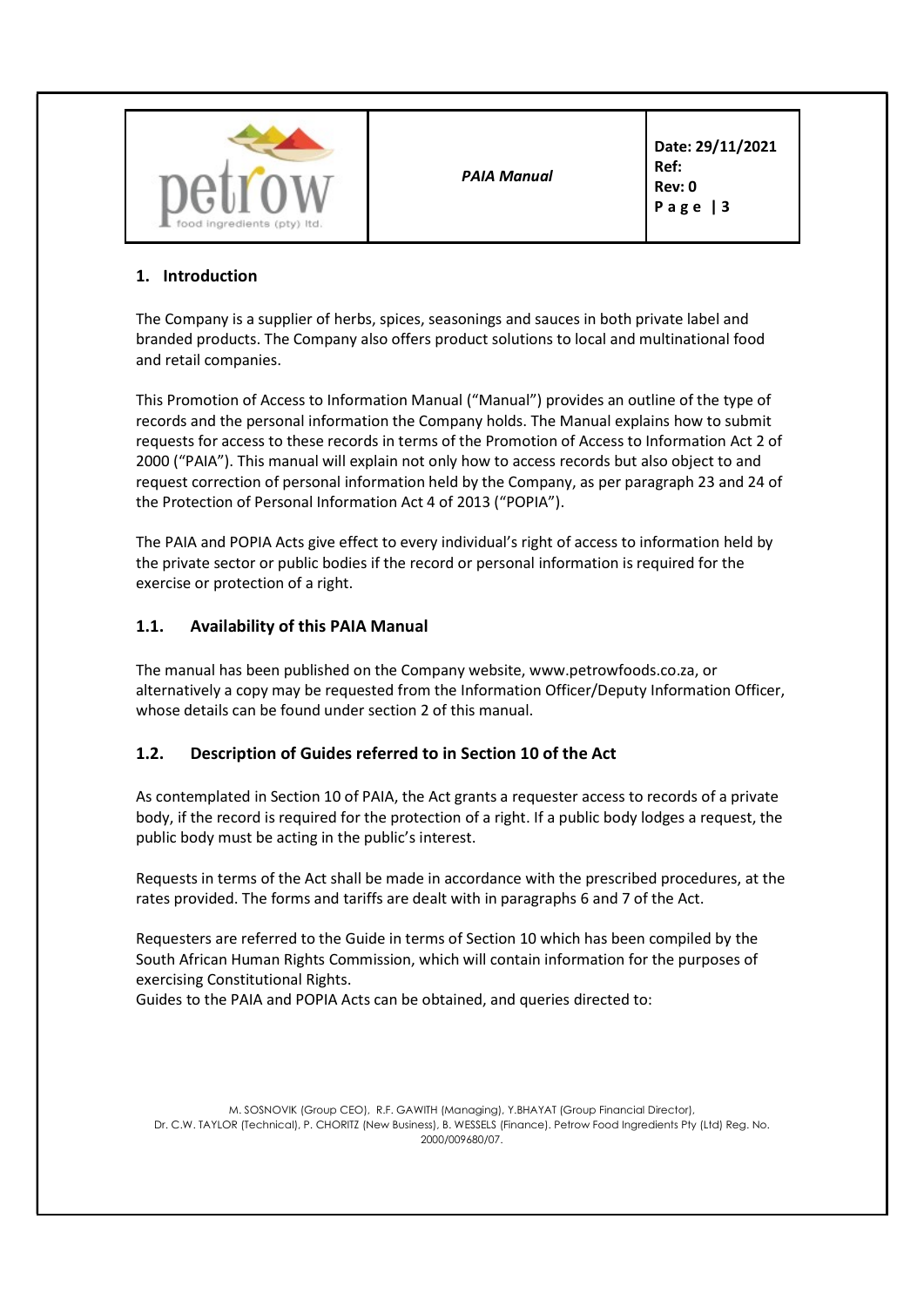

Date: 29/11/2021 Ref: Rev: 0 P a g e | 4

| <b>PAIA</b>                                  | <b>POPIA</b>                        |
|----------------------------------------------|-------------------------------------|
| South African Human Rights Commission        | <b>Information Regulator</b>        |
| Promotion of Access to Information Act Unit  | 33 Hoofd Street                     |
| <b>Research and Documentation Department</b> | Forum III, 3rd Floor, Braampark     |
| Private Bag X2700                            | P.O Box 1533                        |
| Houghton                                     | <b>Braamfontein</b>                 |
| Johannesburg                                 | Johannesburg                        |
| 2041                                         | 2017                                |
| Telephone number: (011) 484 8300             | Telephone number: (012) 406 4818    |
| Fax number: (011) 484 7146/7                 | Fax number: 086 500 335             |
| Website: www.sahrc.org.za                    | Website: www.justice.gov.za/inforeg |
| E-mail: PAIA@sahrc.org.za                    | E-mail: inforeg@justice.gov.za      |

# 2. Company contact details

Designated or duly authorised persons contact details:

| <b>Information Officer</b>         |                              |
|------------------------------------|------------------------------|
| <b>Robert Francis Gawith</b>       |                              |
| <b>Deputy Information Officers</b> |                              |
| <b>Anna-Marie Smuts</b>            |                              |
| <b>Postal Address</b>              | PO Box 11172, Randhart, 1457 |
| <b>Physical Address</b>            | 16 Endean Street             |
|                                    | City Deep                    |
| <b>Telephone number</b>            | 011 613 2702                 |
| <b>E-mail address</b>              | annamarie@petrowfoods.co.za  |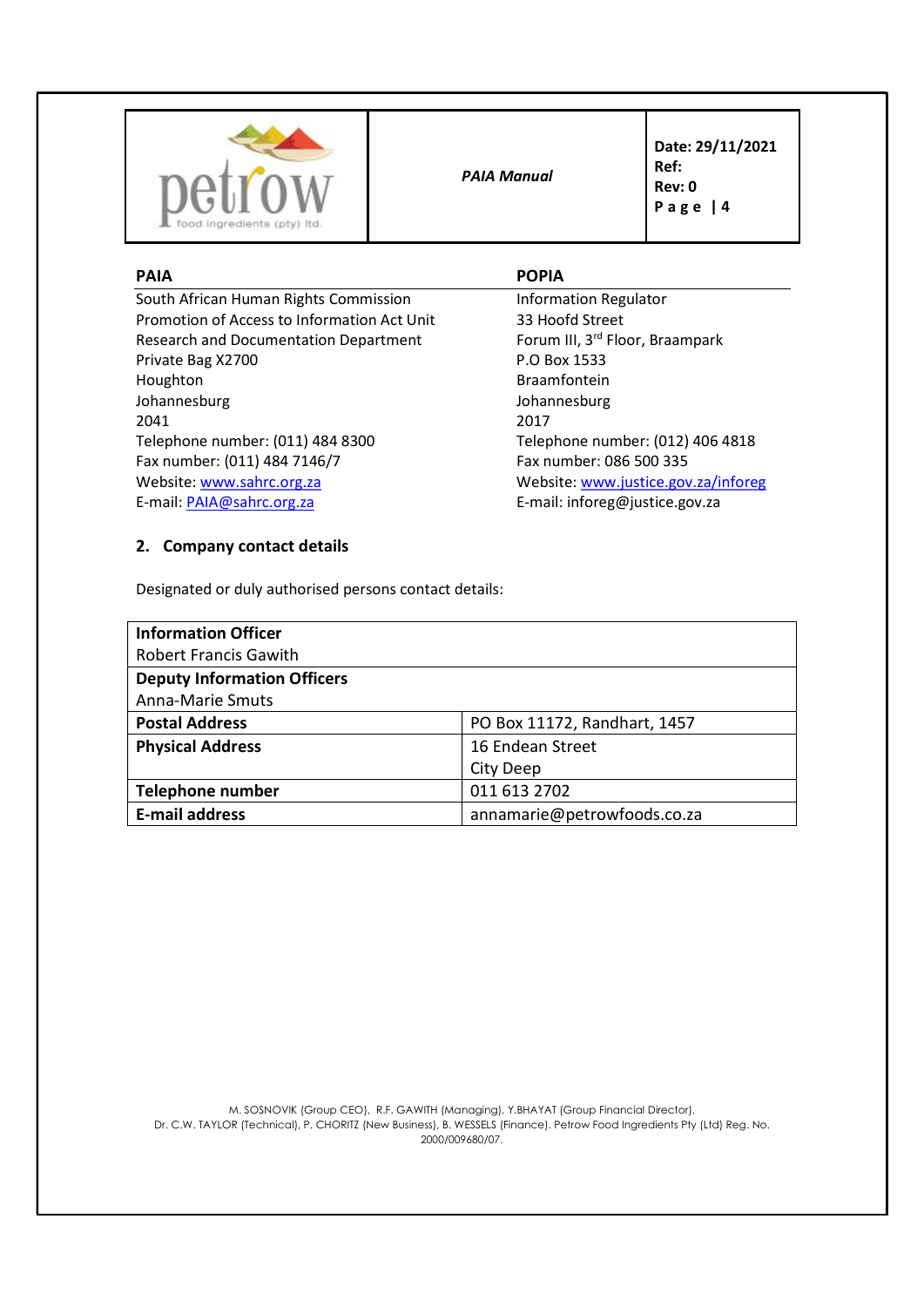| food ingredients (pty) Itd. | <b>PAIA Manual</b> | Date: 29/11/2021<br>Ref:<br>Rev: 0<br>Page<br>l 5 |
|-----------------------------|--------------------|---------------------------------------------------|
|-----------------------------|--------------------|---------------------------------------------------|

#### 3. Company records

The Company has records available in terms of various laws, including:

- Basic Conditions of Employment Act 75 of 1997
- Companies Act 71 of 2008
- Consumer Protection Act 68 of 2008
- Compensation for Occupational Injuries and Disease Act 130 of 1993
- Employment Equity Act 55 of 1998
- Income Tax Act 58 of 1962
- Labour Relations Act 66 of 1995
- Promotion of Access to Information Act 2 of 2000
- Skills Development Act 9 of 1999
- Unemployment Insurance Act 63 of 2001
- Value Added Tax Act 89 of 1991

Access to these records is subject to the provisions laid out in paragraph 5 and 6 of this PAIA Manual.

#### 3.1. Company records classification key

| <b>CLASSIFICATION</b> | <b>ACCESS</b>                                              | <b>CLASSIFICATION</b>                         |  |
|-----------------------|------------------------------------------------------------|-----------------------------------------------|--|
| NO.                   |                                                            |                                               |  |
| 1                     | May be disclosed                                           | <b>Public Access Information</b>              |  |
| 2                     | Limited disclosure                                         | Personal Information belonging to the         |  |
|                       |                                                            | requester of that information                 |  |
| 3                     | May not be disclosed                                       | Unreasonable disclosure of personal           |  |
|                       |                                                            | information, not belonging to the requester.  |  |
| 4                     | Likely to compromise the safety of<br>May not be disclosed |                                               |  |
|                       |                                                            | individuals or protection of property         |  |
| 5                     | May not be disclosed                                       | <b>Commercial information of Private Body</b> |  |
| 6                     | May not be refused                                         | Disclosure in public interest                 |  |
| 7                     | May not be disclosed                                       | Likely harm the commercial or financial       |  |
|                       |                                                            | interest of a third party                     |  |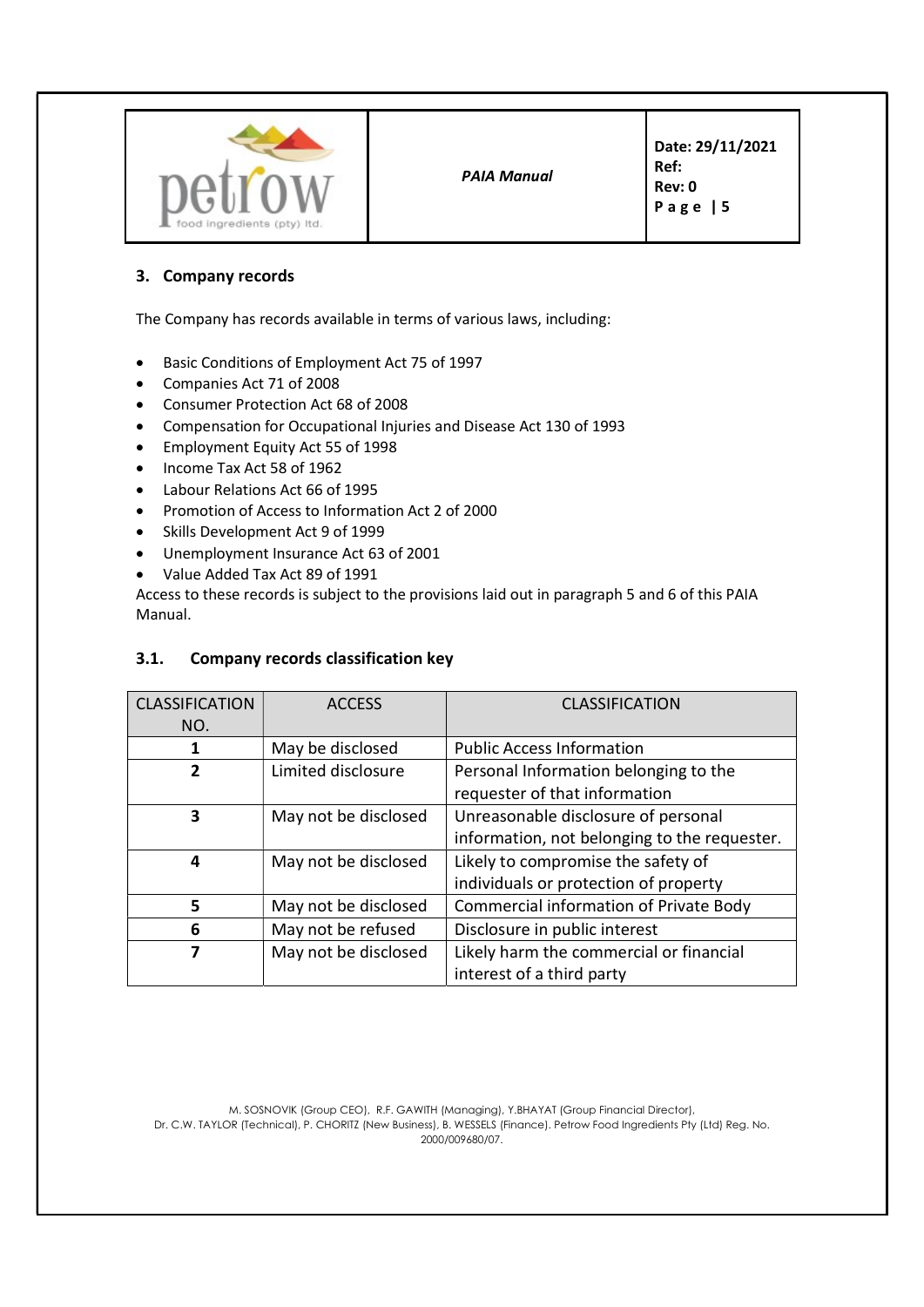| food ingredients (pty) Itd. | <b>PAIA Manual</b> | Date: 29/11/2021<br>Ref:<br>Rev: 0<br>Page $ 6$ |
|-----------------------------|--------------------|-------------------------------------------------|
|-----------------------------|--------------------|-------------------------------------------------|

#### 3.2. Available records

| <b>DEPARTMENT</b>  | <b>SUBJECT</b>                               | <b>CLASSIFICATION</b> |
|--------------------|----------------------------------------------|-----------------------|
|                    |                                              | NO.                   |
| Governance         | <b>Board and Management Records</b>          |                       |
|                    | <b>Policies and Procedures</b>               |                       |
|                    | Management reports                           | 5                     |
|                    | <b>Resolutions</b>                           |                       |
|                    | <b>Auditor Reports</b>                       |                       |
| <b>Finance</b>     | <b>Audited Financial Reports</b>             | 5                     |
|                    | Tax Records (Company & Employee)             | 5                     |
|                    | <b>Asset Register</b>                        | 5                     |
|                    | <b>Management Accounts</b>                   | 5                     |
|                    | <b>Employee Records</b>                      | $2,3$ and 4           |
|                    | <b>Employee Contracts</b>                    | $2$ and $3$           |
|                    | <b>Banking records</b>                       | $2$ and $3$           |
|                    | <b>Invoices</b>                              | $2$ and $3$           |
| Legal              | <b>General Contract Documentation</b>        | 5 and 7               |
|                    | Company guidelines, policies and procedures  | 5                     |
| Sales and          | Product brochures and catalogues             | $\mathbf{1}$          |
| <b>Marketing</b>   | <b>Customer Information Database</b>         | $2$ and $5$           |
|                    | Performance records                          | 5                     |
|                    | <b>Current Product Information</b>           | 1                     |
|                    | Supply chain database                        | $2, 3$ and $5$        |
| <b>Other Party</b> | Personnel, member or private body records    |                       |
| <b>Records</b>     | which another party holds, as opposed to the | $2$ and $5$           |
|                    | records Petrow Foods Ingredients holds       |                       |

# 4. Processing of Personal Information

Petrow Food Ingredients is committed to protecting the privacy of personal information, giving effect to the constitutional right to privacy and fulfil its obligations under POPIA. The relevant personal information privacy principles relating to the processing (including but not limited to collection, storing, archiving, sharing, correction and deletion) will be applied to any personal information processed by the Company.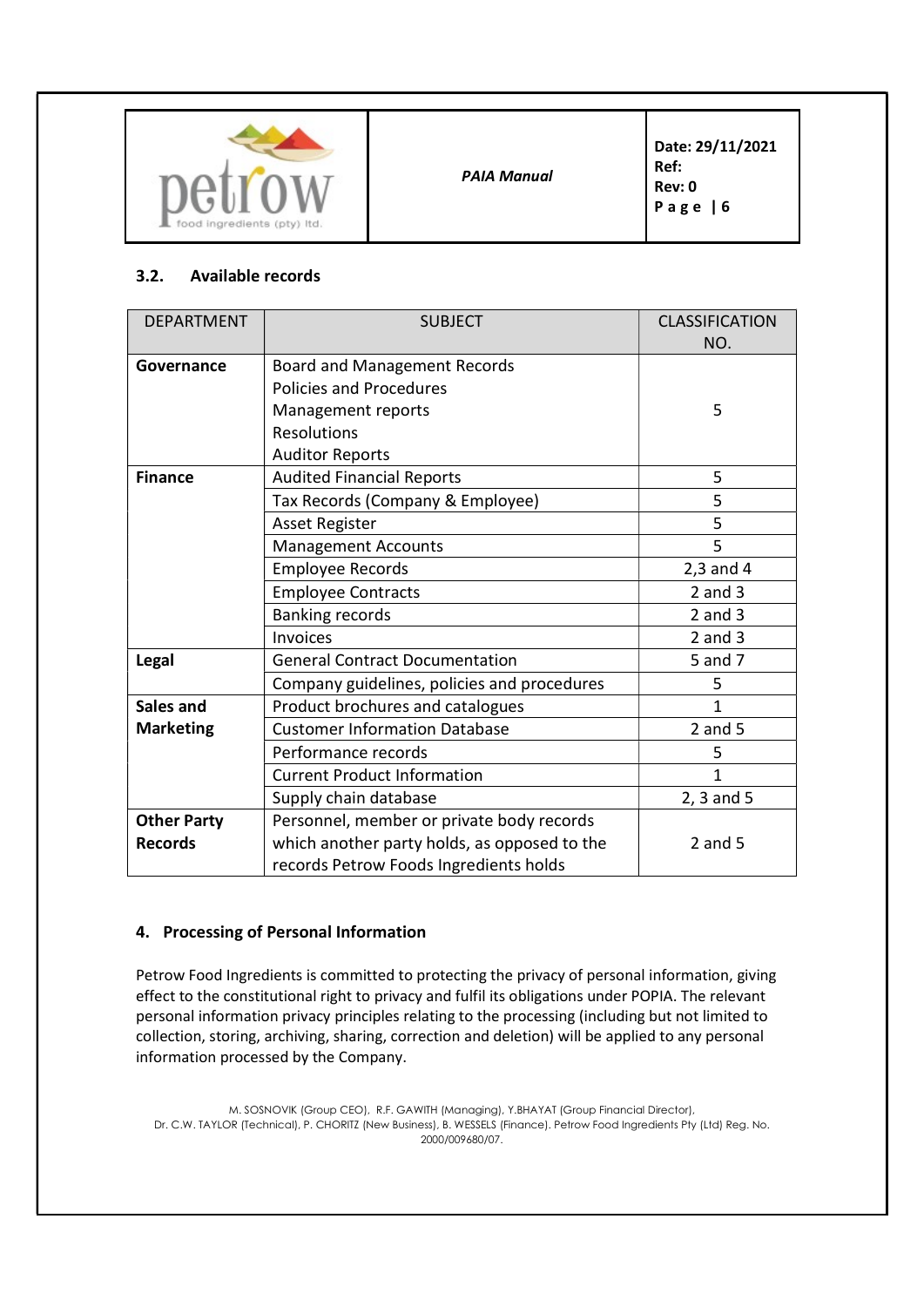

# 4.1. The purpose of processing personal information by the Company

The Company processes personal information for a variety of purposes, including but not limited to the following:

- To maintain member records
- For recruitment purposes
- For employment purposes
- For general admin, financial and tax purposes
- For legal or contractual purposes
- For health and safety purposes
- To monitor access to, secure and manage the property and facilities
- To transact with suppliers and business partners
- To assist in improving the quality of facilities and services

#### 4.2. Categories of data subjects and personal information the Company processes

| <b>CATEGORIES OF DATA SUBJECTS</b> | PERSONAL INFORMATION PROCESSED                |
|------------------------------------|-----------------------------------------------|
| Customers and potential customers  | Contact information of interfacing            |
|                                    | employees, Contracts, Juristic individual     |
|                                    | invoicing information incl but not limited to |
|                                    | trading name, physical address, VAT number    |
| <b>Suppliers</b>                   | Personal Information of supplier and supplier |
|                                    | representative contact information,           |
|                                    | contracts                                     |
| <b>Employment candidates</b>       | Curriculum vitae of candidate, copy of SA ID  |
|                                    | document, criminal check, employment          |
|                                    | background check                              |
| <b>Employees</b>                   | Personal Information, medical information     |
|                                    | and next of kin personal information,         |
|                                    | employment contracts, performance             |
|                                    | records, health and safety records, time      |
|                                    | keeping and attendance records, payroll       |
|                                    | records, training records, pension /          |
|                                    | provident fund records where applicable       |
| Visitors                           | Physical access records including full name   |
|                                    | and contact number                            |

M. SOSNOVIK (Group CEO), R.F. GAWITH (Managing), Y.BHAYAT (Group Financial Director),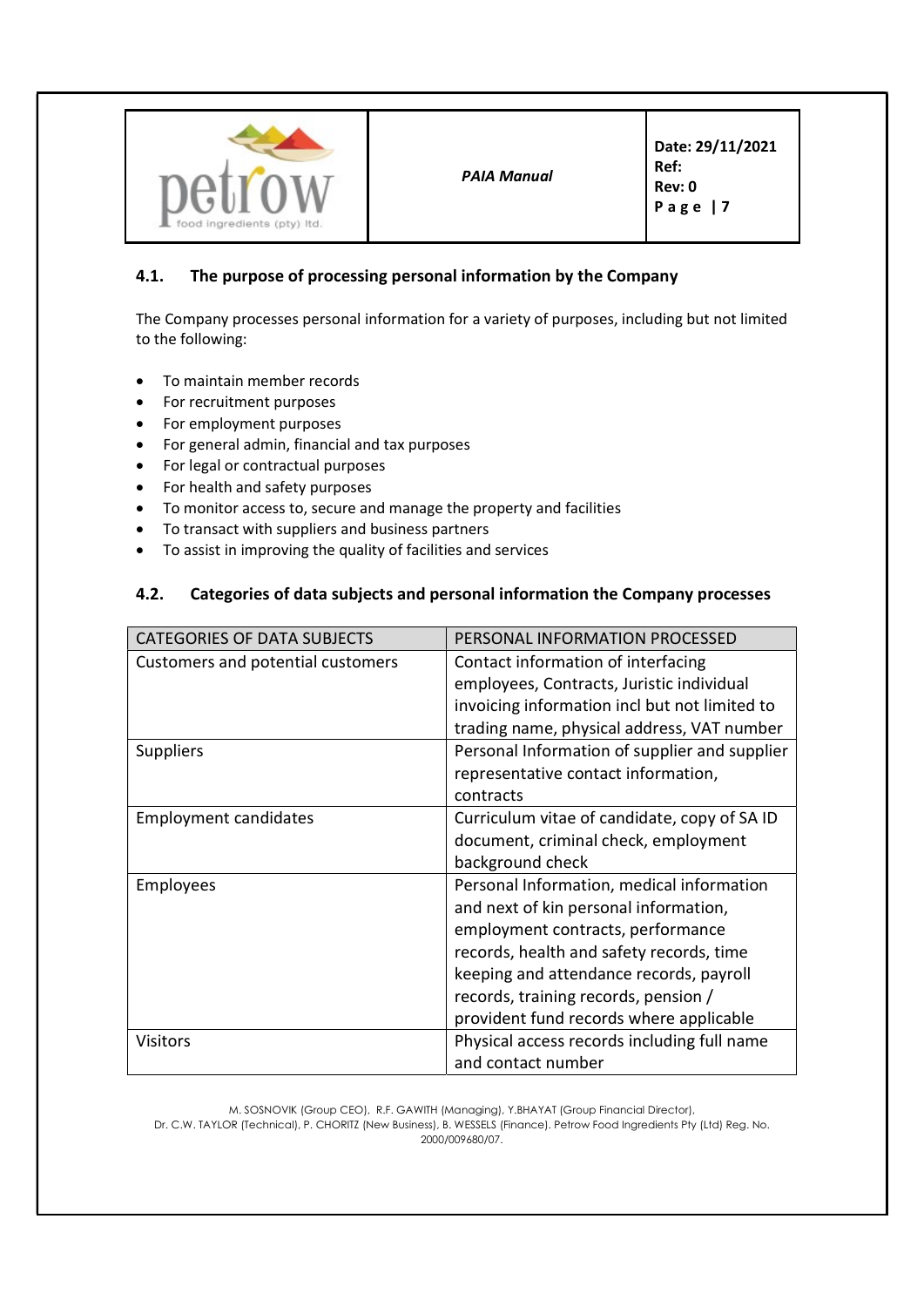

# 4.3. Categories of recipients with whom personal information is shared

The Company may share the Personal Information of data subjects for any of the purposes outlined in Section 4.1. with the below listed:

- Our third-party service providers who perform services on our behalf No personal information of data subjects will be shared with any third-party, unless we have written consent to do so, or where:
- We are obliged to provide such information for legal or regulatory purposes
- We are required to do so for purposes of existing or future legal proceedings
- We are involved in the prevention of fraud, loss, bribery or corruption
- They perform a service on our behalf that requires the processing of personal information
- The sharing of information is required to provide or manage a service to the data subjects

#### 4.4. Information security measures

Petrow Food Ingredients will always endeavour to implement processes and systems to protect the personal information we hold.

The following procedures are in place to protect your personal information:

- The Information Officer is responsible for the compliance with the conditions of the lawful processing of personal information and other provisions of POPIA;
- Personal information that is collected is securely stored and only permitted persons have access to the information, that is only processed for the purpose for which it is required.

# 5. Form of request

To request access, correction, or deletion of a record:

- 5.1. Use the prescribed form, available as part of this manual and published on the Company website: www.petrowfoods.co.za
- 5.2. Address your request to the Information Officer or Deputy Information Officer at annamarie@petrowfoods.co.za
- 5.3. Ensure that sufficient details have been provided in order for the Company to identify:
	- a. The record(s) requested
	- b. The requester (and if the request is being lodged by a third-party, proof of capacity)
	- c. The form of access required
	- d. The postal address and e-mail address of the requester, inside the Republic of South Africa
	- e. If the requester wishes to be informed of the decision in any manner, (in addition to written) advise the manner in which they are to be informed

M. SOSNOVIK (Group CEO), R.F. GAWITH (Managing), Y.BHAYAT (Group Financial Director),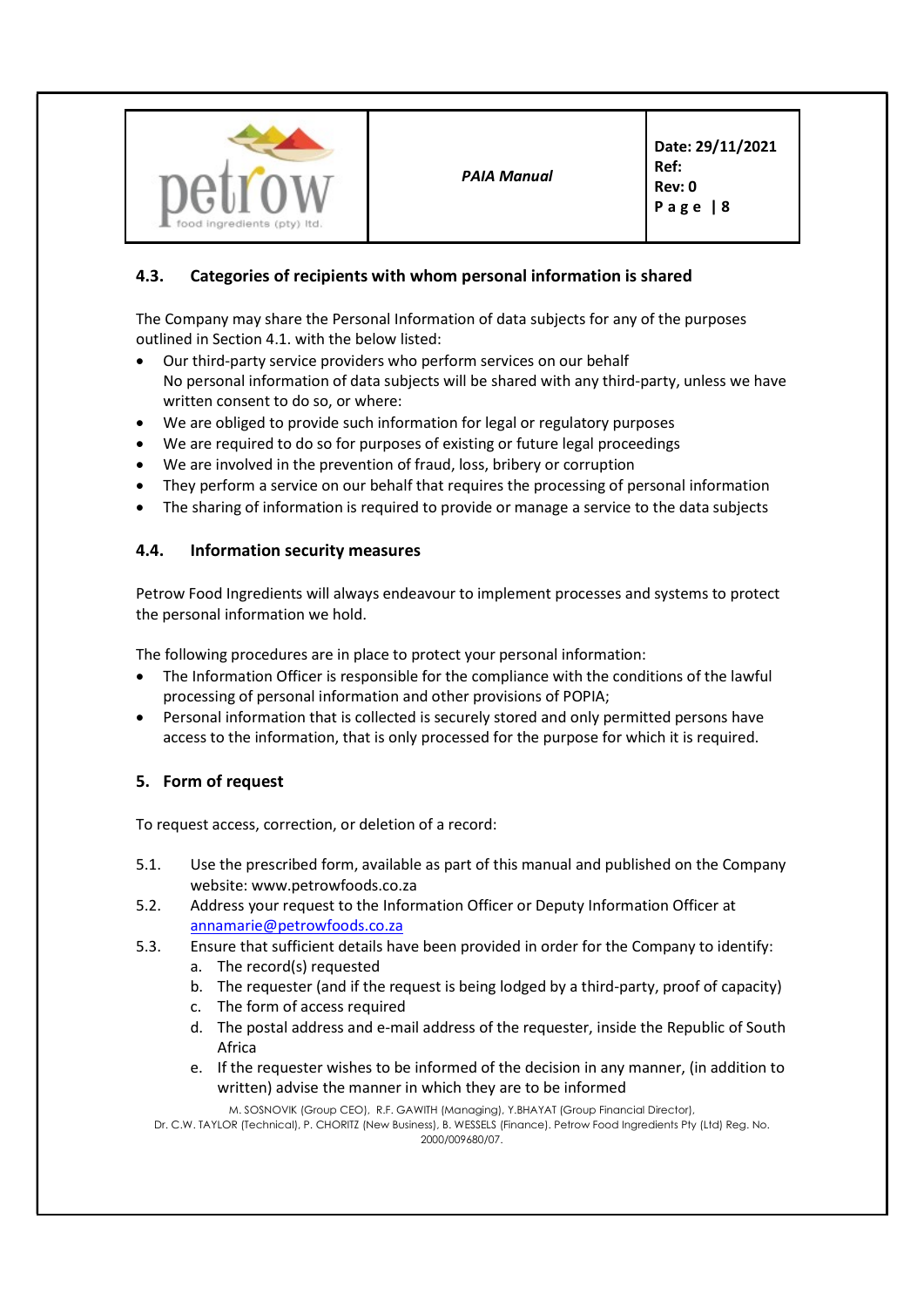| a.<br>food ingredients (pty) Itd. | <b>PAIA Manual</b> | Date: 29/11/2021<br>Ref:<br>Rev: 0<br><b>Page   9</b> |
|-----------------------------------|--------------------|-------------------------------------------------------|
|-----------------------------------|--------------------|-------------------------------------------------------|

f. The right in which the requester is wishing to exercise or protect, including an explanation of the reason the record is required to exercise such right.

# 6. Prescribed fees

The following fees apply to requests, excluding personal requests:

- A requester is required to pay a R50 prescribed fee before a request will be processed
- If the preparation of the record requested requires more than the prescribed six (6) hours, a quote will be prepared if access is granted, and sent to the requester for approval and payment of a deposit prior to the processing of the request
- Records may be withheld until fees have been paid in full

# 7. Remedies

Should a request be denied, requesters may make use of the Company's internal appeal procedure:

- Use the prescribed form, available as part of the manual, and published on the Company website: www.petrowfoods.co.za
- Address the appeal to the Deputy Information Officer at **annamarie@petrowfoods.co.za**
- Should you not be satisfied with the decision following the internal appeal process, you may lodge a complaint directly with the Information Regulator or make an application to a court of law for relief.

\*\*\*\*\*\*\*\*\*\*\*\*\*\*\*\*\*\*\*\*\*\*\*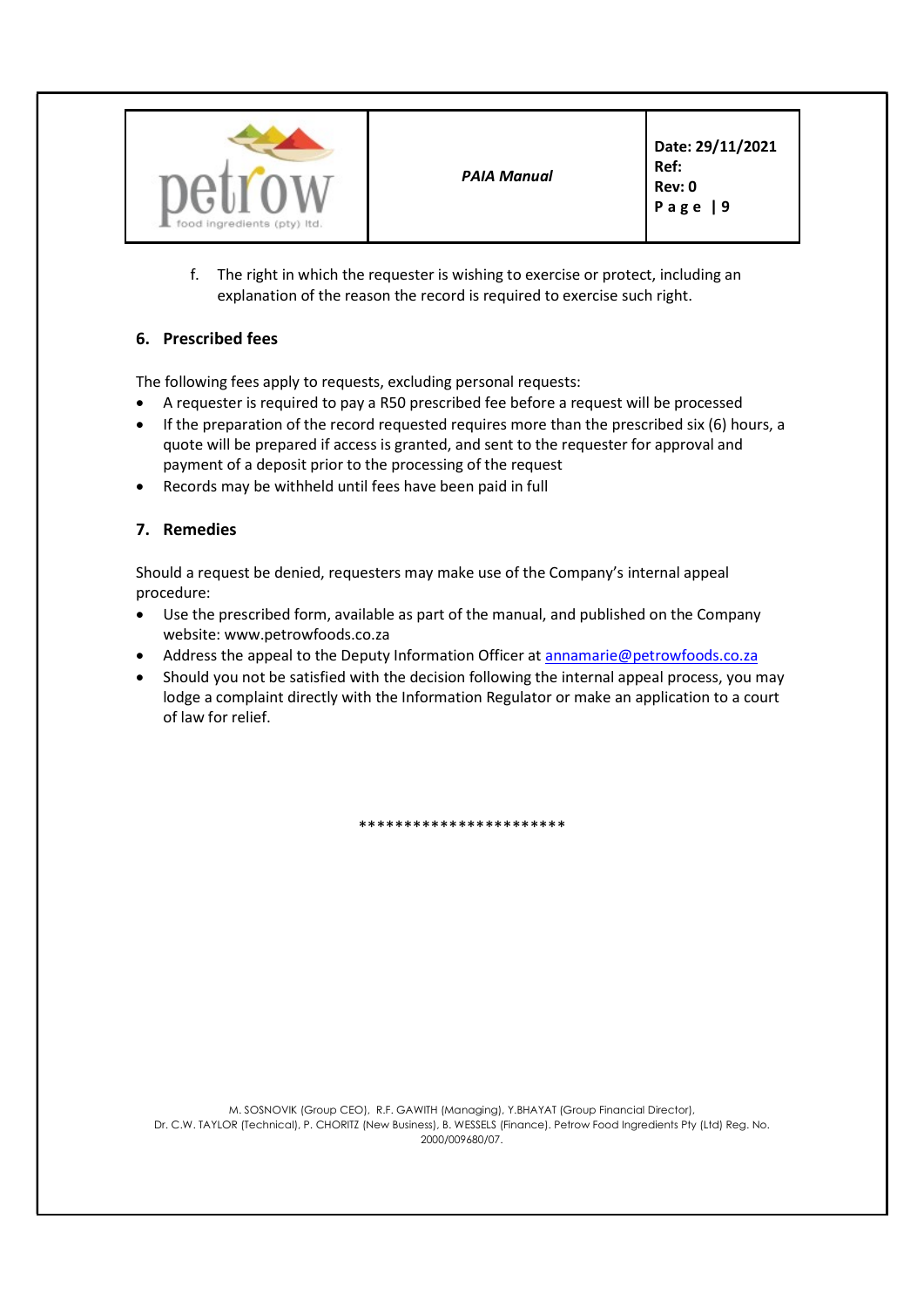| food ingredients (pty) Itd. |  |
|-----------------------------|--|

Date: 29/11/2021 Ref: Rev: 0 P a g e | 10

#### ANNEXURE A

# FORM FOR APPLICATION OF INFORMATION REQUEST FOR ACCESS TO RECORDS OF PRIVATE BODY

In terms of Section 53(1) of the Promotion of Access to Information Act, 2000 (Act 2 of 2000)

## A. Particulars of Private Body

#### B. Particulars of person requesting access to the record

- a) The particulars of the person who requests access to the record must be given below.
- b) The address and/or email address, in the Republic, to which the information is to be sent must be given below.
- c) Proof of the capacity in which the request is made, if applicable, must be attached.

| Full names and surname                                                                                   |                                                                           |  |  |  |  |
|----------------------------------------------------------------------------------------------------------|---------------------------------------------------------------------------|--|--|--|--|
| <b>Identity Number</b>                                                                                   |                                                                           |  |  |  |  |
| <b>Postal Address</b>                                                                                    |                                                                           |  |  |  |  |
| E-mail address                                                                                           |                                                                           |  |  |  |  |
| Telephone number                                                                                         |                                                                           |  |  |  |  |
|                                                                                                          | Capacity in which request is made, when made on behalf of another person: |  |  |  |  |
| C. Particulars of person on whose behalf request is made                                                 |                                                                           |  |  |  |  |
| This section must be completed ONLY is a request for information is made on behalf of<br>another person. |                                                                           |  |  |  |  |

| Full names and surname |  |  |  |  |  |  |  |
|------------------------|--|--|--|--|--|--|--|
| <b>Identity Number</b> |  |  |  |  |  |  |  |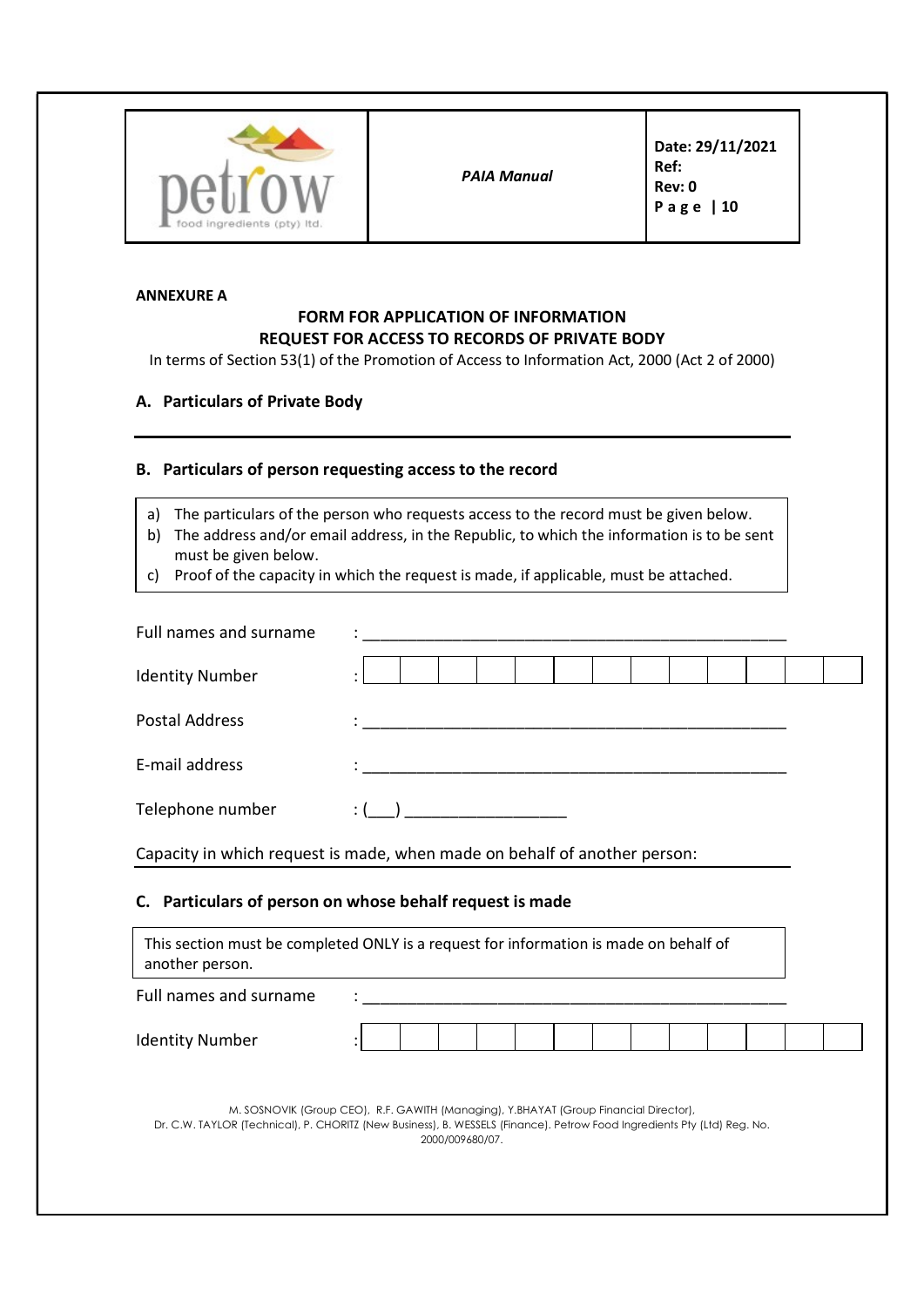

Date: 29/11/2021 Ref: Rev: 0 P a g e | 11

# D. Particulars of record

- a) Provide full particulars of the record to which access is requested, including the reference number if that is known to you, to enable the record to be located.
- b) If the provided space is inadequate, please continue on a separate folio and attach it to this form. The requester must sign all the additional folios.
- 1. Description of record or relevant part of the record:
- 2. Reference number, if available:
- 3. Any further particulars of record:

#### E. Fees

- a) A request for access to a record, other than a record containing personal information about yourself, will be processed only after a request fee has been paid.
- b) You will be notified of the amount required to be paid as the request fee.
- c) The fee payable for access to a record depends on the form in which the access is required and the reasonable time required to search for and prepare a record.
- d) If you qualify for exemption of the payment of any fee, please state the reason for exemption.

\_\_\_\_\_\_\_\_\_\_\_\_\_\_\_\_\_\_\_\_\_\_\_\_\_\_\_\_\_\_\_\_\_\_\_\_\_\_\_\_\_\_\_\_\_\_\_\_\_\_\_\_\_\_\_\_\_\_\_\_\_\_\_\_\_\_\_\_\_\_\_\_\_\_\_\_\_\_\_\_\_\_\_\_\_\_\_\_\_\_\_\_\_\_\_\_\_\_\_\_\_\_\_\_ \_\_\_\_\_\_\_\_\_\_\_\_\_\_\_\_\_\_\_\_\_\_\_\_\_\_\_\_\_\_\_\_\_\_\_\_\_\_\_\_\_\_\_\_\_\_\_\_\_\_\_\_\_\_\_\_\_\_\_\_\_\_\_\_\_\_\_\_\_\_\_\_\_\_\_\_\_\_\_\_\_\_\_\_\_\_\_\_\_\_\_\_\_\_\_\_\_\_\_\_\_\_\_\_ \_\_\_\_\_\_\_\_\_\_\_\_\_\_\_\_\_\_\_\_\_\_\_\_\_\_\_\_\_\_\_\_\_\_\_\_\_\_\_\_\_\_\_\_\_\_\_\_\_\_\_\_\_\_\_\_\_\_\_\_\_\_\_\_\_\_\_\_\_\_\_\_\_\_\_\_\_\_\_\_\_\_\_\_\_\_\_\_\_\_\_\_\_\_\_\_\_\_\_\_\_\_\_\_

#### Reason for exemption from payment of fees:

#### F. Form of access to record

If you are prevented by a disability to read, view or listen to the record in the form of access provided for in 1 to 4 below, state your disability and indicate in which form the record is required.

| Disability: |  |
|-------------|--|
|-------------|--|

Form in which record is required:

#### Mark the appropriate box with an X.

which access is requested.

Notes:

 $\mathbf{F}$  so shown can get the contribution of  $\mathbf{F}$  (Group  $\mathbf{F}$ ),  $\mathbf{F}$ in which the record is available. a) Compliance with your request for access in the specified form may depend on the form

 $\overline{\phantom{a}}$  , and the contract of the contract of the contract of the contract of the contract of the contract of the contract of the contract of the contract of the contract of the contract of the contract of the contrac

- b) Access in the form requested may be refused in certain circumstances. In such case you will be informed if access will be granted in another form.
- c) The fee payable for access to the record, if any, will be determined partly by the form in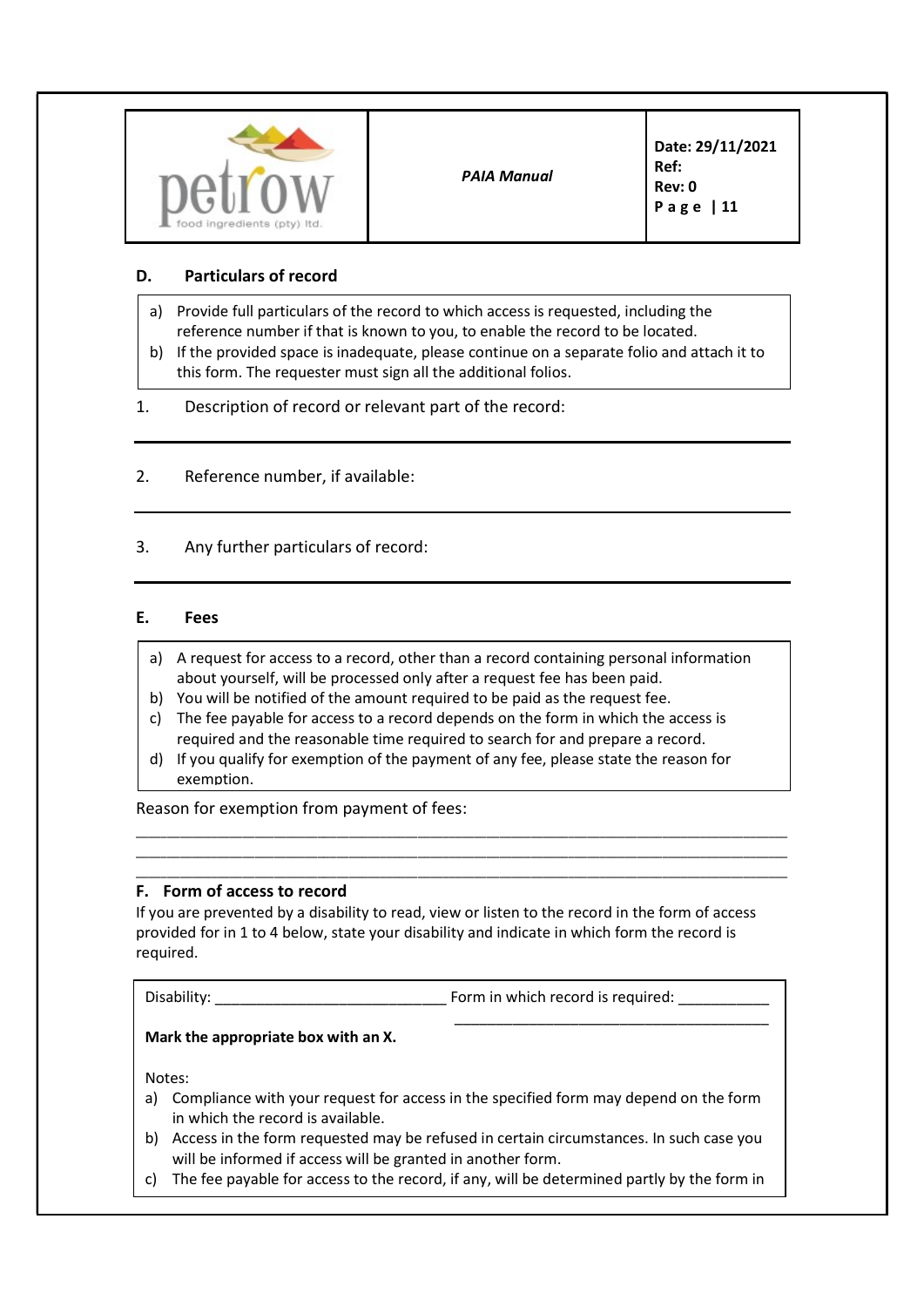

| 1.                                                                                                                                                  |                                                                                                          |                     | If the record is in written or printed form: |  |                                        |  |  |                            |                                                                                    |  |  |
|-----------------------------------------------------------------------------------------------------------------------------------------------------|----------------------------------------------------------------------------------------------------------|---------------------|----------------------------------------------|--|----------------------------------------|--|--|----------------------------|------------------------------------------------------------------------------------|--|--|
|                                                                                                                                                     |                                                                                                          |                     | Copy of record*                              |  |                                        |  |  | Inspection of record       |                                                                                    |  |  |
| If record consists of visual images -<br>2.<br>(this includes photographs, slides, video recordings, computer-generated<br>images, sketches, etc.): |                                                                                                          |                     |                                              |  |                                        |  |  |                            |                                                                                    |  |  |
|                                                                                                                                                     |                                                                                                          |                     | View the images                              |  | Copy the<br>images*                    |  |  |                            | Transcription of<br>the images*                                                    |  |  |
| If record consists of recorded words or information which can be reproduced in<br>3.<br>sound:                                                      |                                                                                                          |                     |                                              |  |                                        |  |  |                            |                                                                                    |  |  |
|                                                                                                                                                     | Listen to the soundtrack (audio<br>Transcription of soundtrack<br>*(written or printed document)<br>USB) |                     |                                              |  |                                        |  |  |                            |                                                                                    |  |  |
| 4.                                                                                                                                                  |                                                                                                          |                     |                                              |  |                                        |  |  |                            | If record is held on computer or in an electronic or machine-readable form:        |  |  |
|                                                                                                                                                     | Printed copy of<br>record*                                                                               |                     |                                              |  | Printed copy of<br>information derived |  |  | Copy supplied on<br>$USB*$ |                                                                                    |  |  |
|                                                                                                                                                     |                                                                                                          | Postage is payable. | copy or transcription to be posted to you?   |  |                                        |  |  |                            | *If you requested a copy of the transcription of a record (above), do you wish the |  |  |

# G. Particulars of right to be exercised or protected

If the provided space is inadequate, please continue on a separate folio and attach it to this form.

The requester must sign all the additional folios.

- 1. Indicate which right is to be exercised or protected:
- 2. Explain why the record requested is required for the exercise or protection of the aforementioned right:

# H. Notice of decision regarding request for access

you wish to be informed in another manner, please specify the manner and provide  $\mathbf{E}$ the necessary particulars to enable compliance with your request. You will be notified in writing whether your request has been approved / denied. If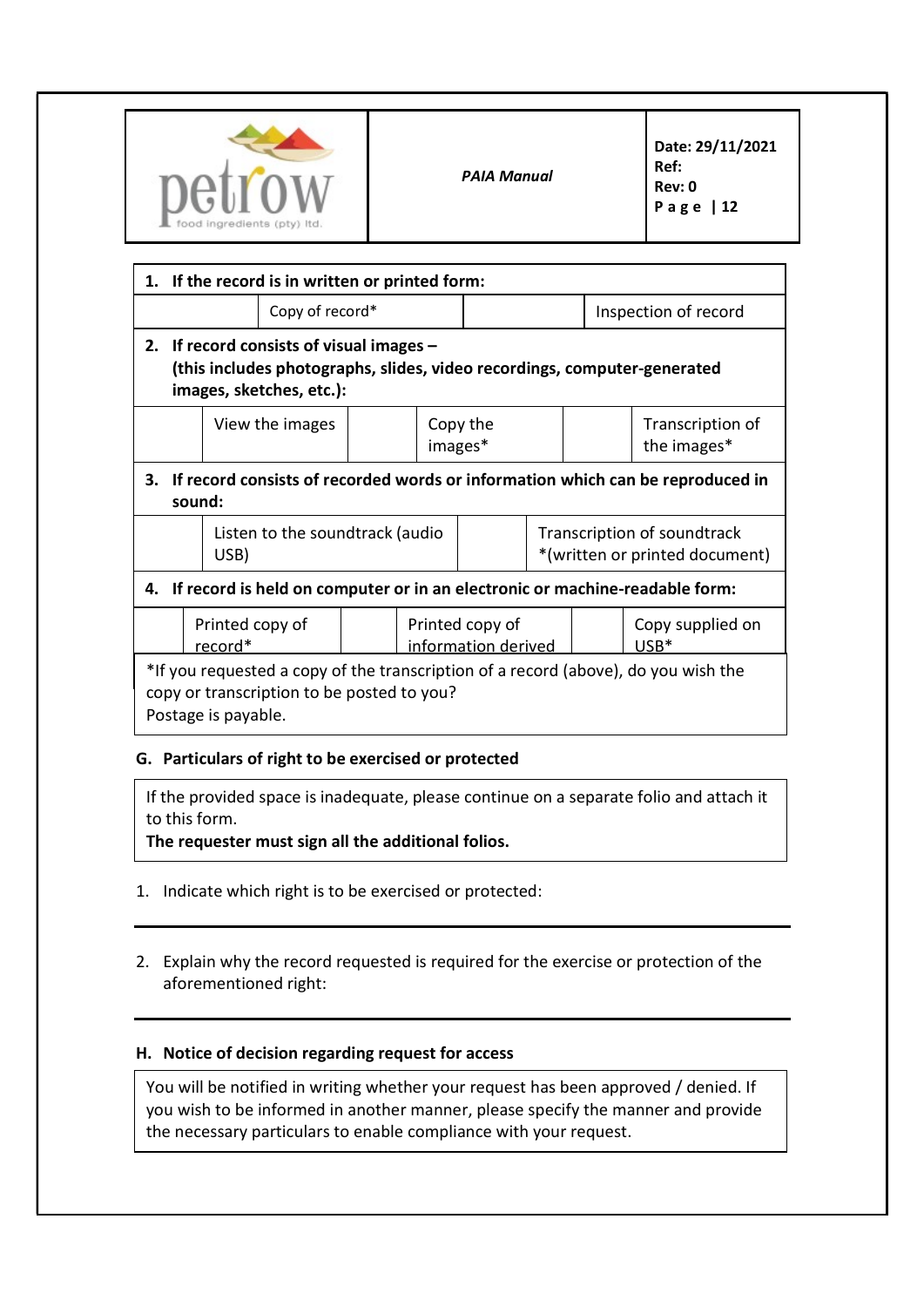| food ingredients (pty) Itd. | <b>PAIA Manual</b> | Date: 29/11/2021<br>Ref:<br>Rev: 0<br>Page   13 |
|-----------------------------|--------------------|-------------------------------------------------|
|-----------------------------|--------------------|-------------------------------------------------|

How would you prefer to be informed of the decision regarding your request for access to the record?

Signed at \_\_\_\_\_\_\_\_\_\_\_\_\_\_\_\_\_\_\_\_ this day \_\_\_\_\_ of \_\_\_\_\_\_\_\_\_\_\_\_\_\_\_\_\_\_\_ year \_\_\_\_\_

……………………………………………… Signature of Requester / Person on

whose behalf the request was made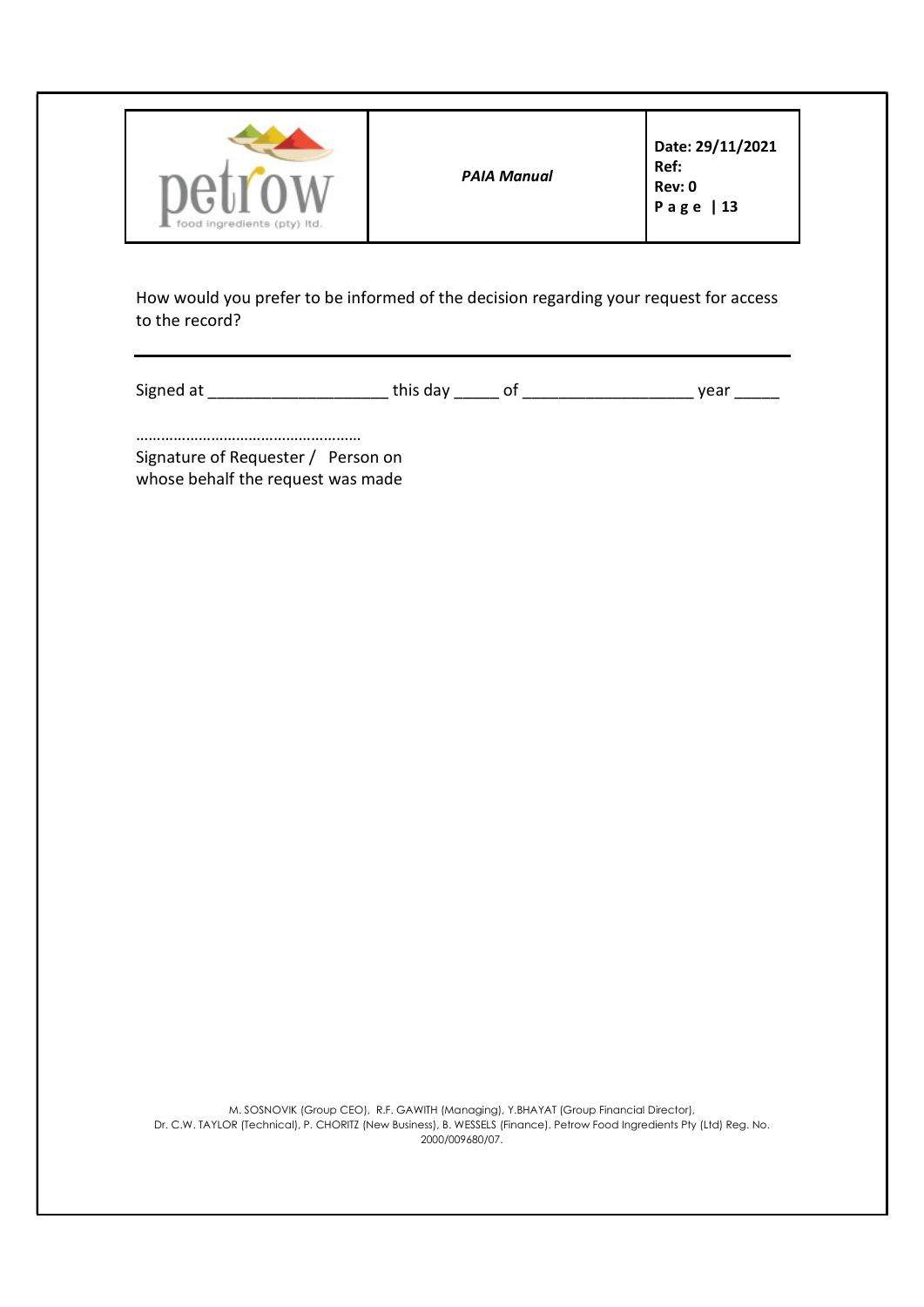

Date: 29/11/2021 Ref: Rev: 0 P a g e | 14

# ANNEXURE B

**FEES** 

# Copies of this PAIA manual

□ Copies of this manual are R1.10 for every A4 page

# Reproduction fees:

| Type of Record                                                       | Fee               |
|----------------------------------------------------------------------|-------------------|
| Every photocopy of an A4 page                                        | R <sub>1.10</sub> |
| Every printed copy of an A4 page from a computer or computer-        |                   |
| readable form                                                        |                   |
| For a copy in a computer-readable form on:                           | R100.00           |
| <b>USB</b>                                                           |                   |
| A transcript of visual images for an A4 page                         | R <sub>20</sub>   |
| To search for a record that must be disclosed (per hour or part      | R30 per hour      |
| thereof reasonably required for searching)                           |                   |
| If a copy or a record needs to be posted, the requester must pay the | Postage cost      |
| actual postage fee                                                   | charged           |
| Requester submitting a legitimate request to access information      | R50.00            |
| about a data subject, other than the requester                       |                   |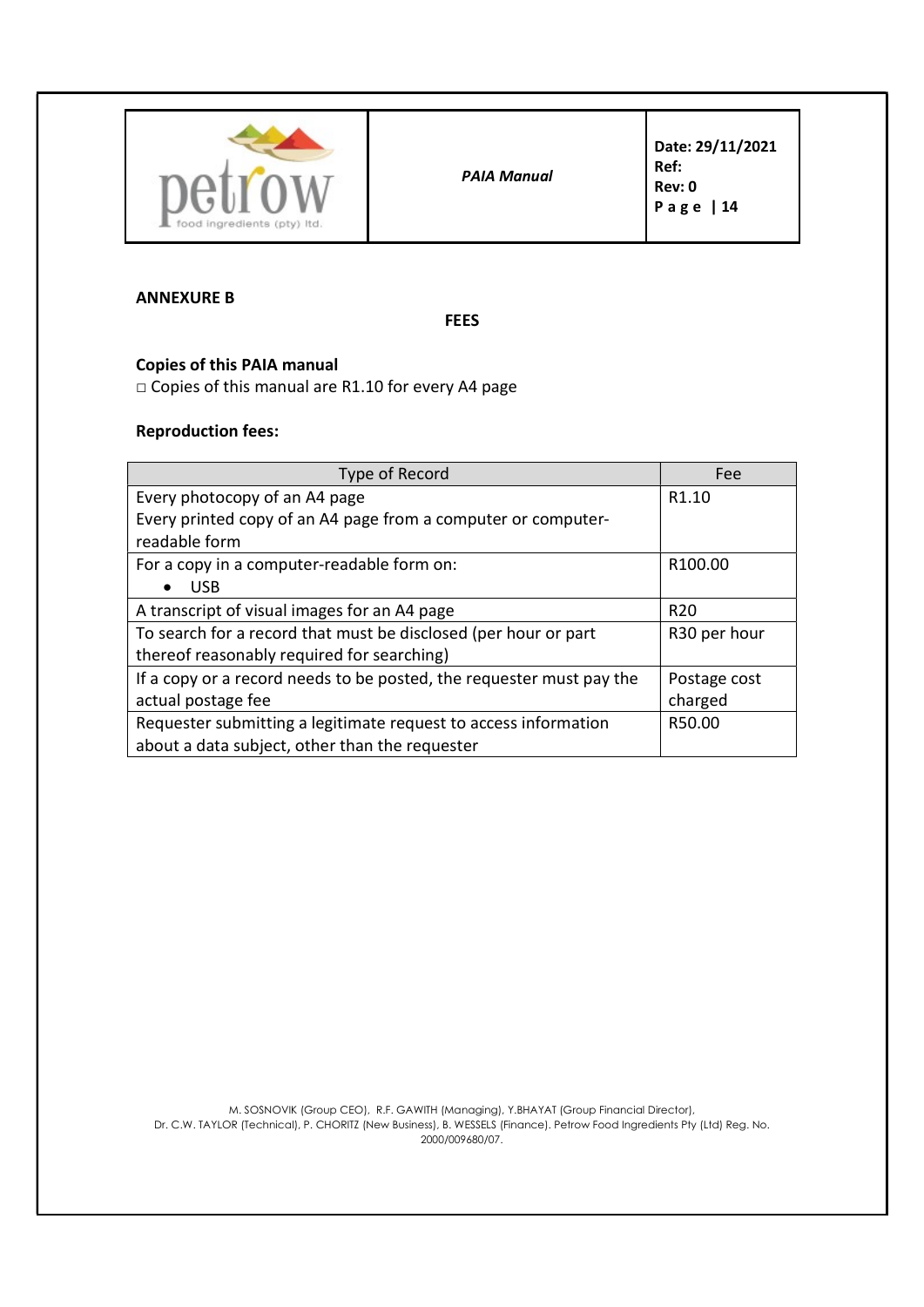| food ingredients (pty) Itd. | <b>PAIA Manual</b> | Date: 29/11/2021<br>Ref:<br>Rev: 0<br>Page   15 |
|-----------------------------|--------------------|-------------------------------------------------|
|-----------------------------|--------------------|-------------------------------------------------|

#### ANNEXURE C

## OBJECTION TO THE PROCESSING OF PERSONAL INFORMATION

In terms of Section 11(3) of the Protection of Personal Information Act, 2013 (Act 4 of 2013) and Regulations relating to the protection of personal information, 2018 (Regulation 2)

#### Note:

- 1. You may wish to attach affidavits or documentary evidence to support the objection.
- 2. If the space provided on this form is not sufficient, you may submit additional information as annexures to this document and sign each page.
- 3. Complete the sections that apply to you.

#### A. Details of data subject:

| Name(s) and surname/registered name of data subject_____________________________      |  |
|---------------------------------------------------------------------------------------|--|
|                                                                                       |  |
|                                                                                       |  |
|                                                                                       |  |
|                                                                                       |  |
|                                                                                       |  |
| B. Details of the responsible party:                                                  |  |
| Name and surname/registered name of responsible party___________________________      |  |
|                                                                                       |  |
|                                                                                       |  |
|                                                                                       |  |
|                                                                                       |  |
|                                                                                       |  |
| M. SOSNOVIK (Group CEO), R.F. GAWITH (Managing), Y.BHAYAT (Group Financial Director), |  |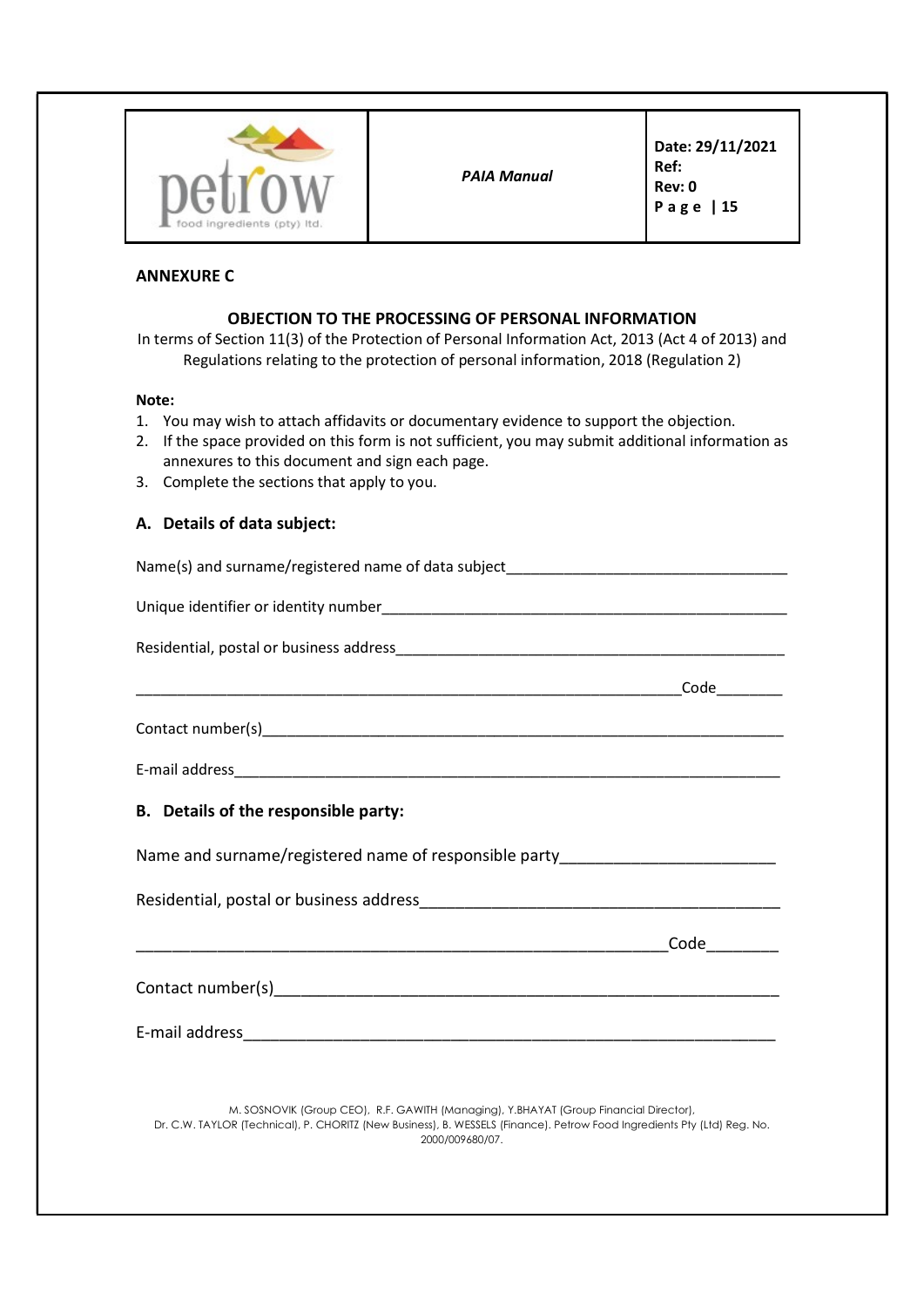|                                                                                                                                                   | <b>PAIA Manual</b> | Date: 29/11/2021<br>Ref:<br>Rev: 0<br>Page   16 |
|---------------------------------------------------------------------------------------------------------------------------------------------------|--------------------|-------------------------------------------------|
| C. Reasons for objection in terms of Section 11(1)(d) to (f):<br>(Please provide detailed reasons for the objection) ____________________________ |                    |                                                 |
|                                                                                                                                                   |                    |                                                 |
| Signed at _____________________________this ________ day of_____________________                                                                  |                    | 20                                              |
| Signature of Requester / Person on<br>whose behalf the request was made                                                                           |                    |                                                 |
|                                                                                                                                                   |                    |                                                 |
|                                                                                                                                                   |                    |                                                 |
|                                                                                                                                                   |                    |                                                 |
|                                                                                                                                                   |                    |                                                 |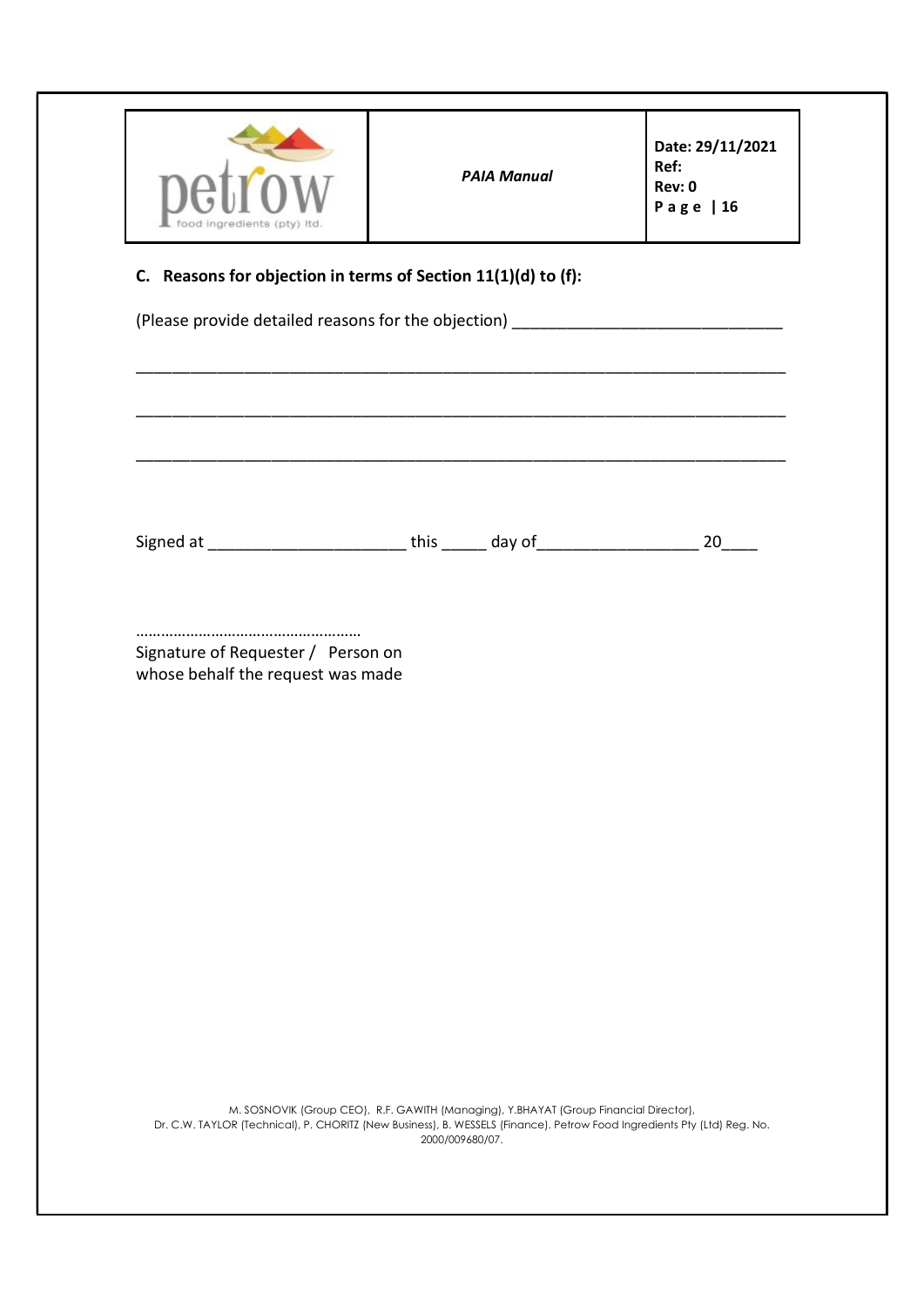

Date: 29/11/2021 Ref: Rev: 0 P a g e | 17

#### ANNEXURE D

# REQUEST FOR CORRECTION OR DELETION OF PERSONAL INFORMATION / DESTROYING OR DELETION OF RECORD OF PERSONAL INFORMATION

In terms of Section 24(1) of the Protection of Personal Information Act, 2013 (Act 4 of 2013) and Regulations relating to the protection of personal information, 2018 (Regulation 2)

#### Note:

- D. You may wish to attach affidavits or documentary evidence to support the objection.
- E. If the space provided on this form is not sufficient, you may submit additional information as annexures to this document and sign each page.
- F. Complete the sections that apply to you.

#### Request for:

| Mark the appropriate box with an "X"                                           |  |
|--------------------------------------------------------------------------------|--|
| Correction or deletion of the personal information about the data subject that |  |
| the responsible party possesses or controls                                    |  |
| Destroying or deletion of a record of personal information about the data      |  |
| subject that the responsible party possesses, or controls and the responsible  |  |
| party is no longer authorised to retain the record of information              |  |

#### A. Details of data subject:

Name(s) and surname/registered name of data subject

Unique identifier or identity number

Residential, postal or business address\_\_\_\_\_\_\_\_\_\_\_\_\_\_\_\_\_\_\_\_\_\_\_\_\_\_\_\_\_\_\_\_\_\_\_\_\_\_\_\_\_\_\_\_\_\_\_

\_\_\_\_\_\_\_\_\_\_\_\_\_\_\_\_\_\_\_\_\_\_\_\_\_\_\_\_\_\_\_\_\_\_\_\_\_\_\_\_\_\_\_\_\_\_\_\_\_\_\_\_\_\_\_\_\_\_\_\_\_\_\_\_\_\_Code\_\_\_\_\_\_\_\_

Contact number(s)

E-mail address\_\_\_\_\_\_\_\_\_\_\_\_\_\_\_\_\_\_\_\_\_\_\_\_\_\_\_\_\_\_\_\_\_\_\_\_\_\_\_\_\_\_\_\_\_\_\_\_\_\_\_\_\_\_\_\_\_\_\_\_\_\_\_\_\_\_

# B. Details of the responsible party:

Name and surname/registered name of responsible party\_\_\_\_\_\_\_\_\_\_\_\_\_\_\_\_\_\_\_\_\_\_\_\_\_\_\_

#### Residential, postal or business address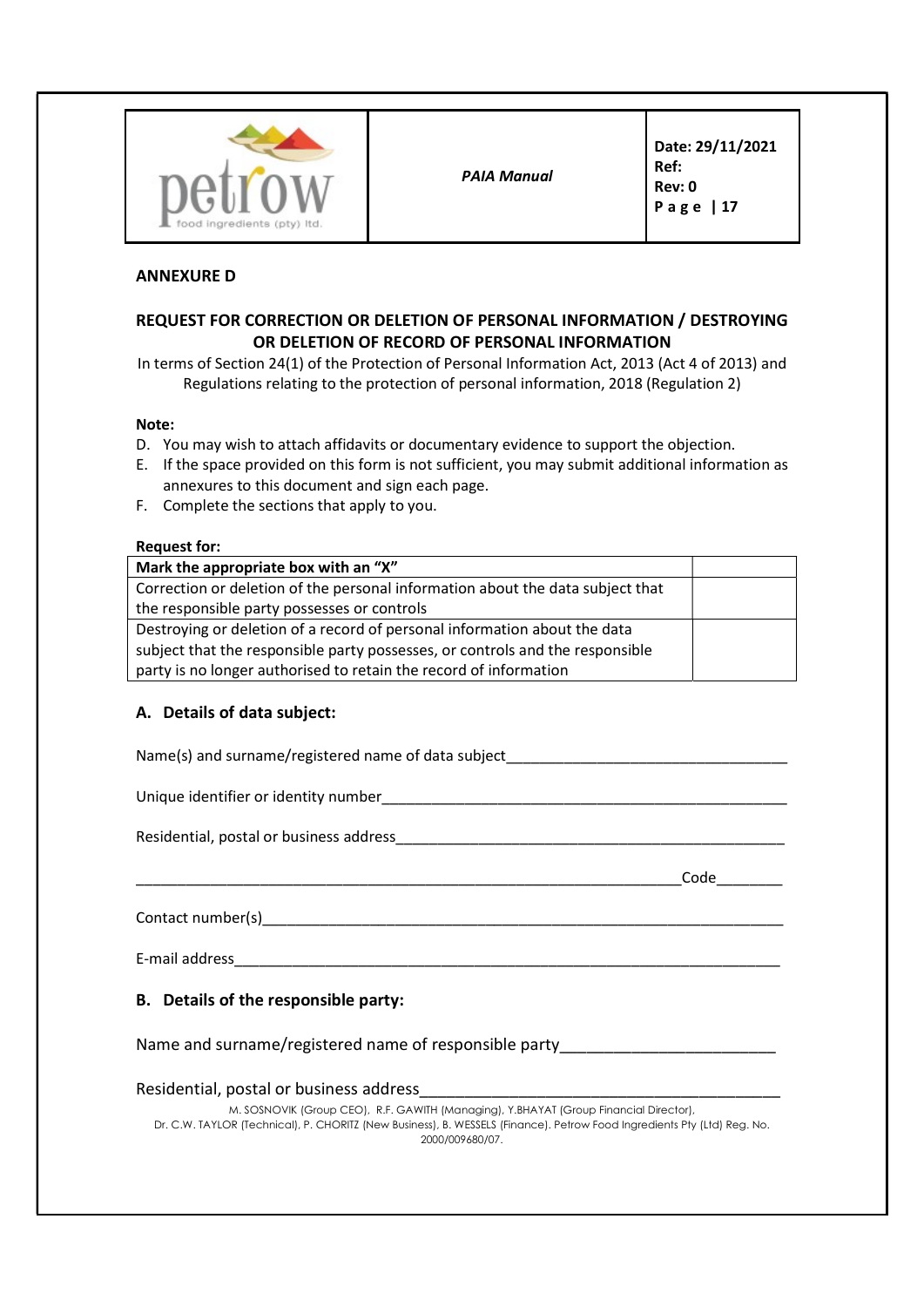|                                                                                                                                  |                                                                                                                                                                    | <b>PAIA Manual</b> | Date: 29/11/2021<br>Ref:<br>Rev: 0<br>Page $ 18$ |
|----------------------------------------------------------------------------------------------------------------------------------|--------------------------------------------------------------------------------------------------------------------------------------------------------------------|--------------------|--------------------------------------------------|
|                                                                                                                                  |                                                                                                                                                                    |                    |                                                  |
|                                                                                                                                  |                                                                                                                                                                    |                    |                                                  |
|                                                                                                                                  |                                                                                                                                                                    |                    |                                                  |
| authorised to retain:                                                                                                            | Reasons for destroying or deleting a record of personal information about the data<br>subject in terms of Section 24(1)(b) that the responsible party is no longer |                    |                                                  |
| (Please provide detailed reasons for the request) ______________________________                                                 |                                                                                                                                                                    |                    |                                                  |
|                                                                                                                                  |                                                                                                                                                                    |                    |                                                  |
| Signed at ___________________________this _______ day of ________________________ 20______<br>Signature of Requester / Person on |                                                                                                                                                                    |                    |                                                  |
|                                                                                                                                  |                                                                                                                                                                    |                    |                                                  |
|                                                                                                                                  |                                                                                                                                                                    |                    |                                                  |
|                                                                                                                                  |                                                                                                                                                                    |                    |                                                  |
|                                                                                                                                  |                                                                                                                                                                    |                    |                                                  |
| whose behalf the request was made                                                                                                |                                                                                                                                                                    |                    |                                                  |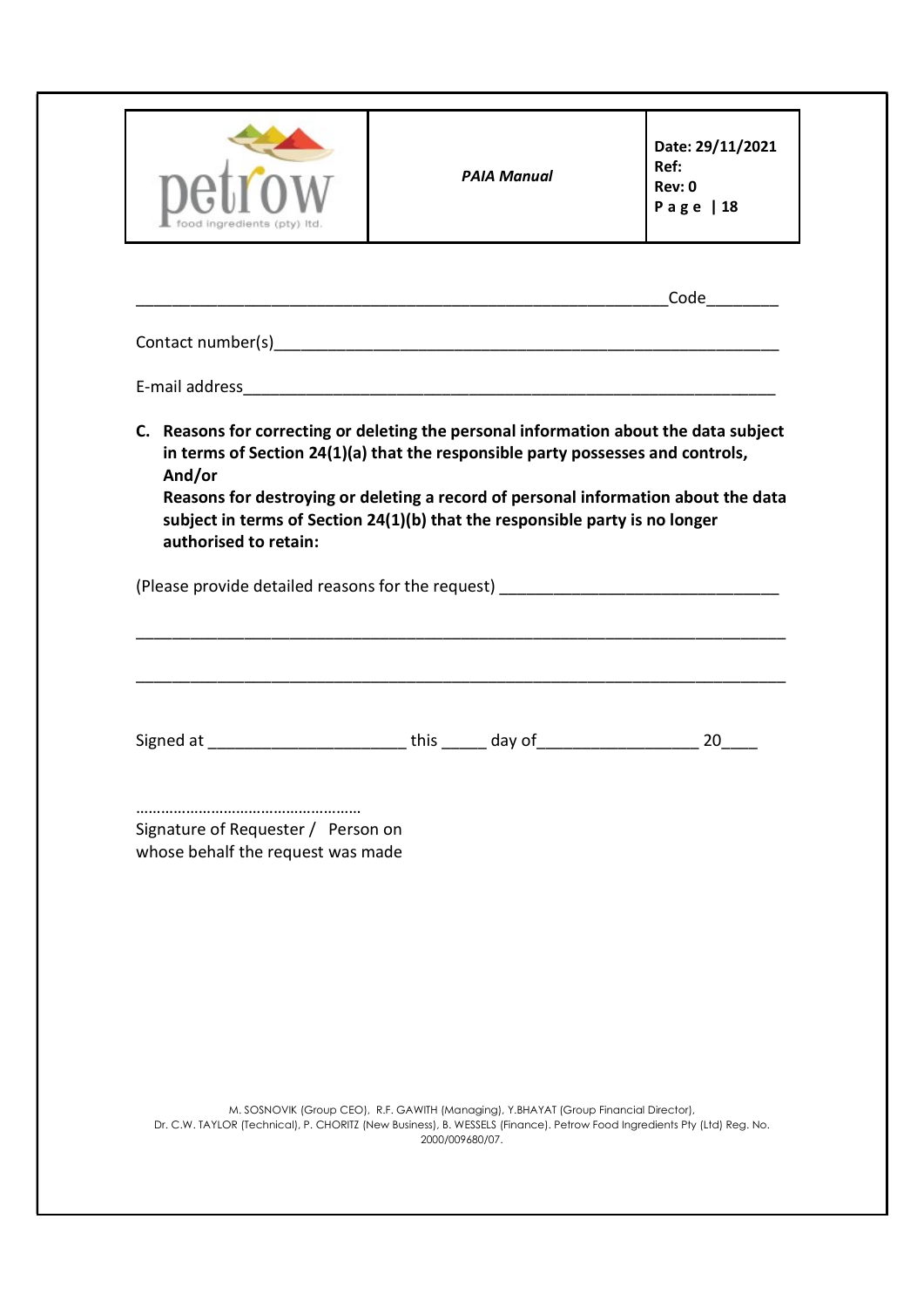Date: 29/11/2021 Ref: Rev: 0 P a g e | 19

#### ANNEXURE E

# NOTICE OF INTERNAL APPEAL

Section 75 of the Promotion of Access to Information Act, 2000(Act No. 2 of 2000) (Regulation 8)

\_\_\_\_\_\_\_\_\_\_\_\_\_\_\_\_\_\_\_\_\_\_\_\_\_\_\_\_\_\_\_\_\_\_\_\_\_\_\_\_\_\_\_\_\_\_\_\_\_\_\_\_\_\_\_\_\_\_\_\_\_\_\_\_\_\_\_\_\_\_\_\_\_\_\_\_\_\_

\_\_\_\_\_\_\_\_\_\_\_\_\_\_\_\_\_\_\_\_\_\_\_\_\_\_\_\_\_\_\_\_\_\_\_\_\_\_\_\_\_\_\_\_\_\_\_\_\_\_\_\_\_\_\_\_\_\_\_\_\_\_\_\_\_\_\_\_\_\_\_\_\_\_\_\_\_\_

STATE YOUR REFERENCE NUMBER: …………………………………………………

#### A. Particulars of private body

The Information Officer/Deputy Information Officer:

Registered name of Responsible Party:

E-mail address:

## B. Particulars of requester/third party who lodges the internal appeal

- a. The particulars of the person who lodges the internal appeal must be given below.
- b. Proof of the capacity in which the appeal is lodged, if applicable, must be attached.
- c. If the appellant is a third party and not the person who originally requested the information, the particulars of the requester must be given at C below.

| Full names and surname: |  |  |  |  |  |  |
|-------------------------|--|--|--|--|--|--|
| Identity number:        |  |  |  |  |  |  |
| Postal address:         |  |  |  |  |  |  |
| Telephone number:       |  |  |  |  |  |  |
| E-mail address:         |  |  |  |  |  |  |

Capacity in which an internal appeal on behalf of another person is lodged:………………………………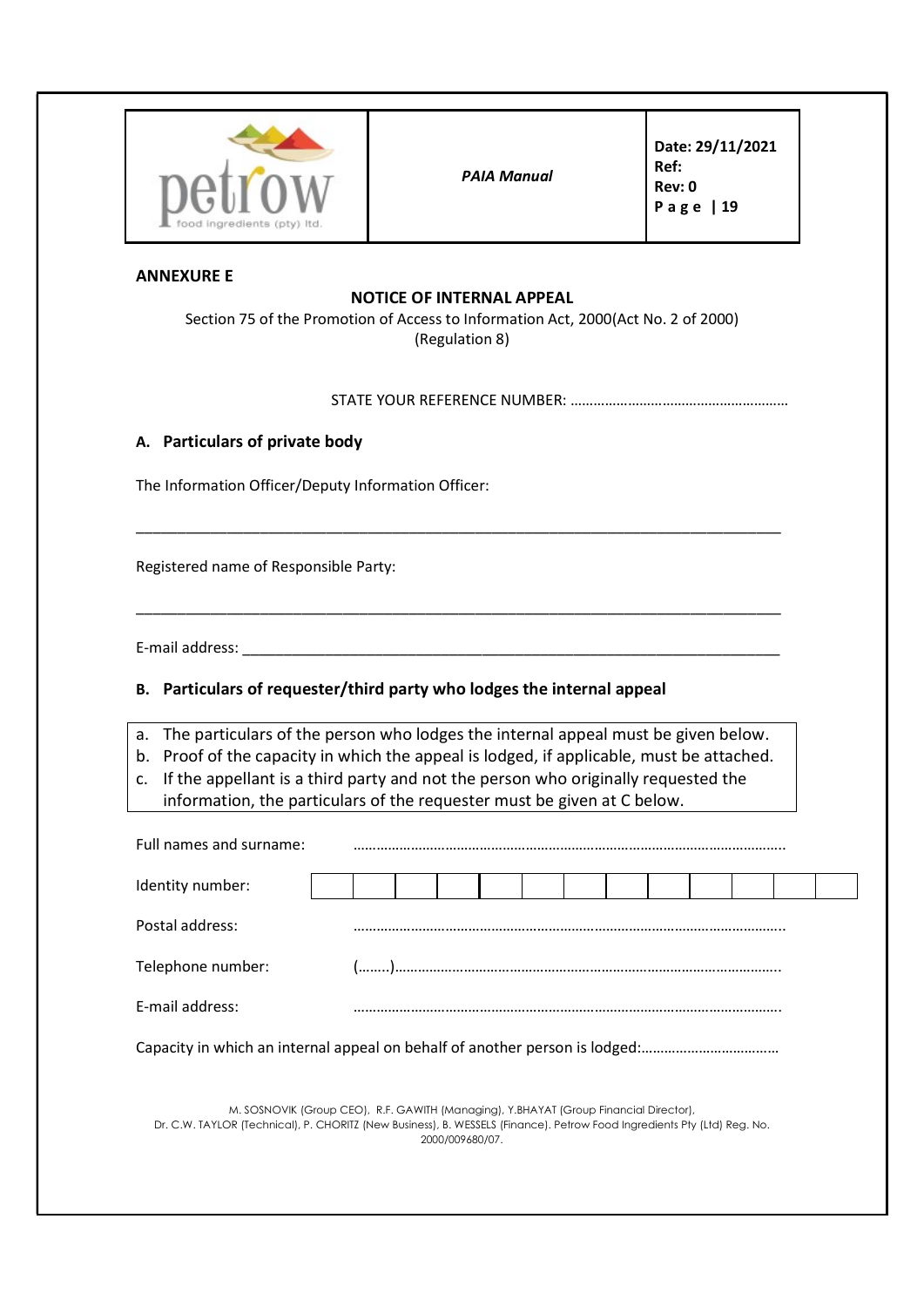

Date: 29/11/2021 Ref: Rev: 0 P a g e | 20

#### C. Particulars of requester

This section must be completed ONLY if a third party (other than the requester) lodges the internal appeal.

Full names and surname: Identity number:

#### D. The decision against which the internal appeal is lodged

Mark the decision against which the internal appeal is lodged with an X in the appropriate box:

| Refusal of request for access                                               |
|-----------------------------------------------------------------------------|
| Decision regarding fees prescribed in terms of section 22 of the Act        |
| Decision regarding the extension of the period within which the request     |
| must be dealt with in terms of section 26(1) of the Act                     |
| Decision in terms of section 29(3) of the Act to refuse success in the form |
| requested by the requester                                                  |
| Decision to grant request for access                                        |

#### E. Grounds for appeal

If the provided space is inadequate, please continue on a separate folio and attached it to this form. You must sign all the additional folios.

State the grounds on which the internal appeal is based:

M. SOSNOVIK (Group CEO), R.F. GAWITH (Managing), Y.BHAYAT (Group Financial Director), ………………………………………………………………………………………………………………………………………… ………………………………………………………………………………………………………………………………………… ………………………………………………………………………………………………………………………………………… …………………………………………………………………………………………………………………………………………